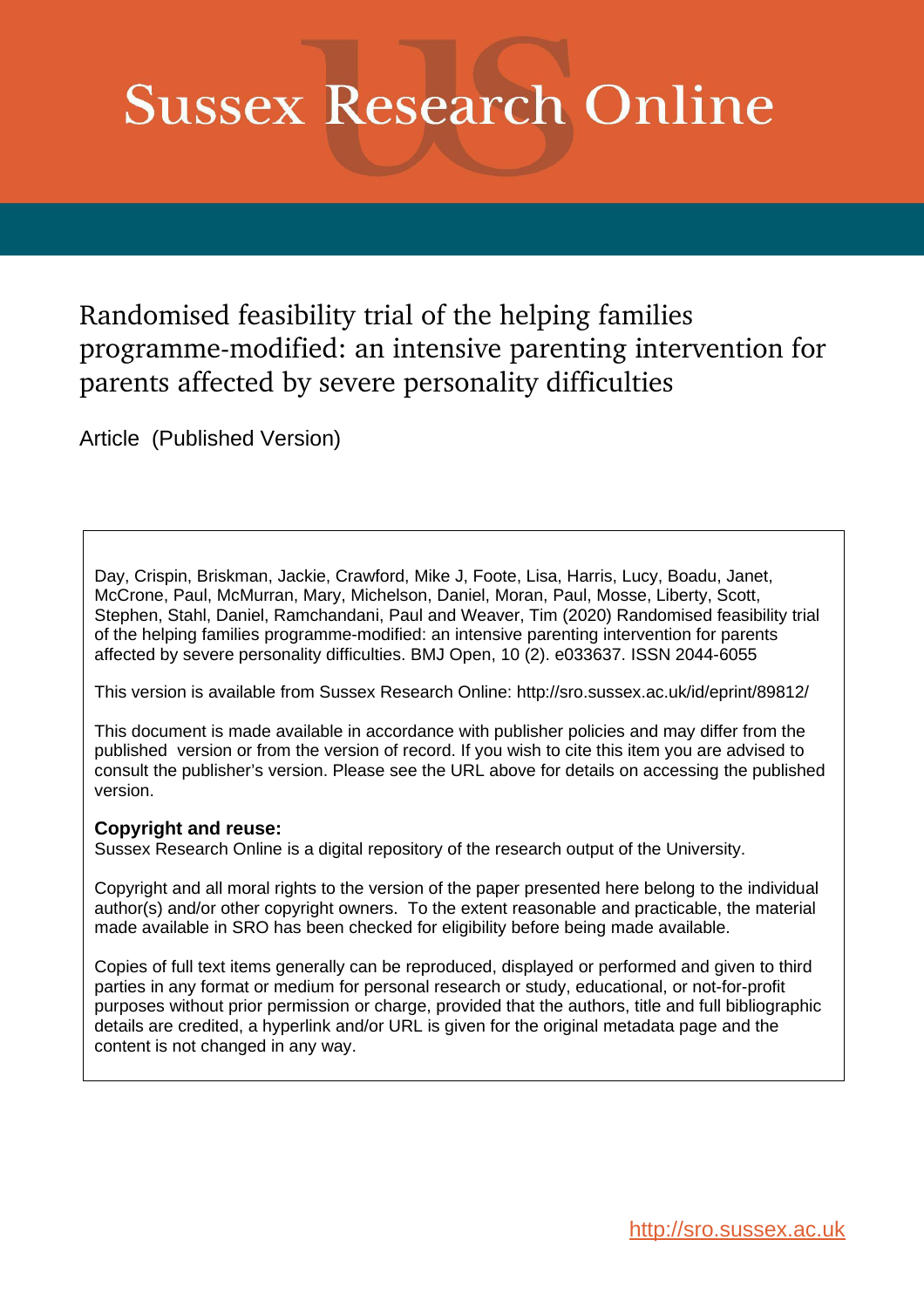# **BMJ Open Randomised feasibility trial of the helping families programme-modified: an intensive parenting intervention for parents affected by severe personality difficulties**

Crispin Day  $\bigcirc$ ,<sup>1,2</sup> Jackie Briskman,<sup>1</sup> Mike J Crawford,<sup>3</sup> Lisa Foote,<sup>4</sup> Lucy Harris,<sup>2</sup> Janet Boadu, $^5$  Paul McCrone, $^{5,6}$  Mary McMurran, $^7$  Daniel Michelson, $^8$  Paul Moran, $^{\rm 9}$ Liberty Mosse,<sup>1</sup> Stephen Scott,<sup>10</sup> Daniel Stahl,<sup>11</sup> Paul Ramchandani,<sup>12</sup> Tim Weaver<sup>13</sup>

#### **ABSTRACT**

**To cite:** Day C, Briskman J, Crawford MJ, *et al*. Randomised feasibility trial of the helping families programme-modified: an intensive parenting intervention for parents affected by severe personality difficulties. *BMJ Open* 2020;10:e033637. doi:10.1136/ bmjopen-2019-033637

► Prepublication history for this paper is available online. To view these files, please visit the journal online (http://dx.doi. org/10.1136/bmjopen-2019- 033637).

Received 20 August 2019 Revised 18 December 2019 Accepted 17 January 2020

### Check for updates

© Author(s) (or their employer(s)) 2020. Re-use permitted under CC BY. Published by BMJ.

For numbered affiliations see end of article.

Correspondence to Dr Crispin Day; crispin.1.day@kcl.ac.uk

#### Background Specialist parenting intervention could improve coexistent parenting and child mental health difficulties of parents affected by severe personality difficulties.

**Objective** Conduct a feasibility trial of Helping Families Programme-Modified (HFP-M), a specialist parenting intervention.

Design Pragmatic, mixed-methods trial, 1:1 random allocation, assessing feasibility, intervention acceptability and outcome estimates.

Settings Two National Health Service health trusts and local authority children's social care.

Participants Parents: (i) primary caregiver, (ii) 18 to 65 years, (iii) severe personality difficulties, (iv) proficient English and (v) capacity for consent. Child: (i) 3 to 11 years, (ii) living with index parent and (iii) significant emotional/ behavioural difficulties.

Intervention HFP-M: 16-session home-based intervention using parenting and therapeutic engagement strategies. Usual care: standard care augmented by single psychoeducational parenting session.

**Outcomes** Primary feasibility outcome: participant retention rate. Secondary outcomes: (i) rates of recruitment, eligibility and data completion, and (ii) rates of intervention acceptance, completion and alliance (Working Alliance Inventory-Short Revised). Primary clinical outcome: child behaviour (Eyberg Child Behaviour Inventory). Secondary outcomes: child mental health (Concerns About My Child, Child Behaviour Checklist-Internalising Scale), parenting (Arnold-O'Leary Parenting Scale, Kansas Parental Satisfaction Scale) and parent mental health (Symptom-Checklist-27). Quantitative data were collected blind to allocation.

Results Findings broadly supported non-diagnostic selection criterion. Of 48 participants recruited, 32 completed post-intervention measures at mean 42 weeks later. Participant retention exceeded a priori rate (HFP-M=18; Usual care=14; 66.7%, 95%CI 51.6% to 79.6%). HFP-M was acceptable, with delivery longer than planned. Usual care had lower alliance rating. Child and

# Strengths and limitations of this study

- ► This randomised trial assessed the feasibility of a specialist parenting intervention for coexistent mental health problems of parents affected by severe personality difficulties and their children.
- ► Findings provide useful evidence to support further evaluation of this specialist parenting intervention within a definitive trial, with modifications required to improve intervention efficiency, augmented usual care condition acceptability and participant enrolment and retention.
- ► Caution is required in interpretation of results due to reduced sample size.
- $\blacktriangleright$  The trial population's complex personality difficulties underline the importance of effective and sensitive management of trial consent procedures, random allocation and ongoing engagement of participants, particularly for those allocated to the usual care condition.

parenting outcome effects detected across trial arms with potential HFP-M advantage (effect size range: 0.0 to 1.3). Conclusion HFP-M is an acceptable and potentially effective specialist parenting intervention. A definitive trial is feasible, subject to consideration of recruitment and retention methods, intervention efficiency and comparator condition. Caution is required in interpretation of results due to reduced sample size. No serious adverse events reported.

Trial registration number <ISRCTN14573230>

# **INTRODUCTION**

Mental ill health is the largest cause of disability, with three-quarters of lifetime disorders starting during childhood.<sup>1</sup> Children of parents affected by severe personality difficulties are at particular risk due to the impact of parents' symptoms and associated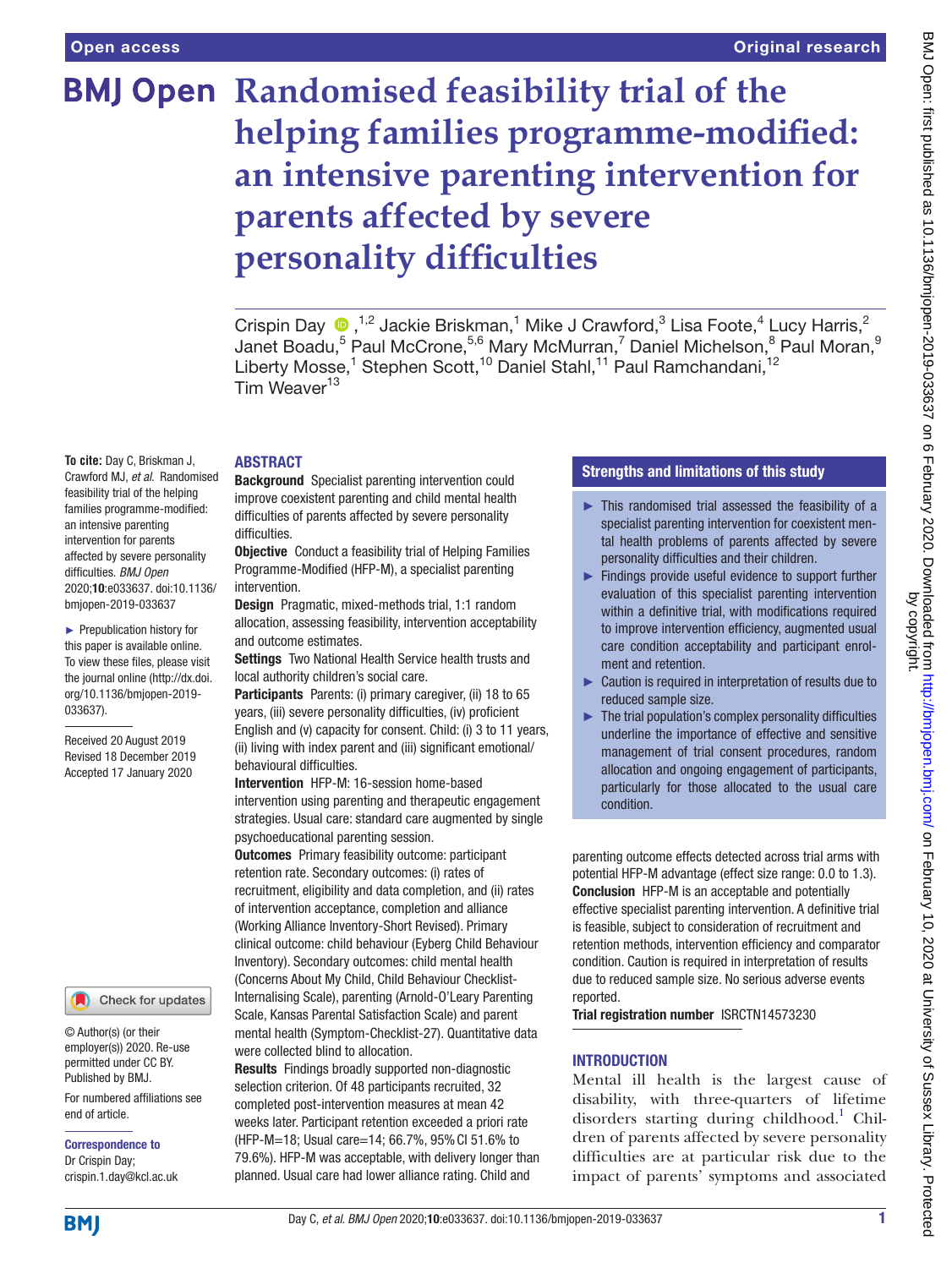impairment on parenting capacity. $2-4$  Lack of evidencebased treatments, underdeveloped care pathways and stigma result in poorer immediate and longer-term child outcomes, increase intergenerational transmission of mental health difficulties and perpetuate social disadvantage.<sup>56</sup>

Severe personality difficulties, including personality disorders, affect over 4% of UK adults and 40% of mental health service users, at least one-quarter of whom are parents.<sup>78</sup> Per annum UK treatment costs exceed £70million, with wider societal costs estimated at £8 billion per year.<sup>[9](#page-11-4)</sup> Characterised by problematic interpersonal relationships, emotional dysregulation and poor impulse control, severe personality difficulties are associated with insensitive and intrusive interactions with offspring, family hostility, inconsistent and unpredictable family routines that undermine affectionate, stable and responsive parenting required for healthy child development. $2-4$  Affected parents are likely to suffer higher parenting stress and lower satisfaction, exacerbating underlying mental health difficulties.<sup>10 11</sup>

One in 10 UK children suffer mental health disorders, with children of parents with severe personality difficulties at substantially higher risk of intergenerational transmission, most commonly behavioural disorders.<sup>1213</sup> These childhood disorders are associated with academic failure, school exclusion, maltreatment, self-harm and gang affiliation, with increased life-time risk of comorbid mental and physical health conditions, drug misuse, offending and worklessness.[1 12 13](#page-11-0) Annual UK public service costs for severe behavioural problems are estimated at £5000 per child including £1400 health costs. Lifetime estimated costs range from £85000 (moderate case) to £260000 (severe case). $^{14\,15}$ 

Concerted preventative and early intervention during pregnancy, infancy and childhood is warranted. $16$  Effective care models for co-occurring child and parental mental health problems are significant health policy and research priorities.<sup>[17–19](#page-11-9)</sup> Nevertheless, routine care is highly variable, generally focussed on the needs of *either* the adult *or* the child, $\frac{17}{17}$  resulting in under-identification, poor understanding of the interrelationship between child and parent difficulties and misattribution of parenting difficulties to adult mental health symptoms per se.<sup>[20](#page-11-10)</sup> Affected parents can be reluctant to engage due to stigma, treatment scepticism and the interpersonal difficulties and adverse life circumstances associated with personality difficulties.<sup>21</sup>

Parenting and parent factors are central to much effective child mental health treatment and problem remediation. Parenting programmes are the recommended cost-effective treatment for child behaviour problems[.22 23](#page-11-12) However, non-specialised parenting programmes, not specifically designed for parents affected by mental health difficulties, often result in poorer engagement, acceptability and outcomes.<sup>[24 25](#page-11-13)</sup> Specialist interventions for some parental mental health conditions, such as depression, substance misuse and

BMJ Open: first published as 10.1136/bmjopen-2019-033637 on 6 February 2020. Downloaded from http://bmjopen.bmj.com/ on February 10, 2020 at University of Sussex Library. Protected<br>by copyright. BMJ Open: first published as 10.1136/bmjopen-2019-033637 on 6 February 2020. Downloaded from <http://bmjopen.bmj.com/> on February 10, 2020 at University of Sussex Library. Protected by copyright.

eating disorders, have demonstrated improved outcomes and reduced intergenerational transmission, by up to  $40\%$ .<sup>[26 27](#page-11-14)</sup> Specialist programmes for parents affected by personality difficulties are at an earlier stage of evidence production.

Helping Families Programme-Modified (HFP-M) was developed as a specialist, intensive parenting intervention to address this need and service gap. It aims to improve immediate child and parenting outcomes with longer-term potential to reduce intergenerational transmission and psychosocial adversity within affected families.[4](#page-11-15) Guided by recommended frameworks, HFP-M development synthesised two existing evidence-based interventions, incorporating relevant clinical practice recommendations and service user consultation.[22 28–33](#page-11-12) Consistent with other promising programmes aiming to improve parenting and child outcomes in high risk groups, HFP-M is based on a transtheoretical model of parenting drawing on attachment, social learning and cognitive-affective theories and methods. $34 \frac{35}{15}$  HFP-M does not target personality difficulties per se but aims to improve the ways that these characteristics affect parenting behaviour, emotional regulation, parent-child relationships and lead to adverse child outcomes.

HFP-M has three structured components: $36$  (i) Core Therapeutic Process: including partnership and goalbased methods to promote collaborative relational engagement, shared formulation, empathic parent validation and crisis management; $36$  (ii) Parent Groundwork: including emotion-focussed, cognitive, behavioural and interpersonal strategies to manage parental emotional dysregulation and hostility while relating to their children and undertaking parenting tasks and (iii) Parenting Strategies: including consistent use of positive parenting skills, such as, praise, consequences and limit setting, and relational and affective parenting methods such as emotionally responsive, warm care-giving and reflective function.

Definitive trials require successful recruitment, retention and intervention acceptability. $30 \frac{37-41}{2}$  Participant retention underpins trial validity. Lower rates reduce power, undermine interpretation of findings and increase costs. HFP-M retention, and initial recruitment was expected to be affected by: (i) participants' core clinical features, (ii) greater exposure to family stress, negative life events, lower levels of social support and comorbid mental health conditions and (iii) under-identification of need within routine care, negative referrer expectancies, lower service engagement and attendance. These factors are reflected in evidence derived from 45 personality disorder treatments trials reported in two systematic reviews indicating a median participant non-completion rate of  $35\%$ .<sup>37</sup> <sup>42</sup> Pre-feasibility trial case series findings, consultation with service user, clinicians and research ethics indicated that initial plans for trial recruitment based on personality disorder research diagnosis was unlikely to be viable for practical, participant accept-ability and ethical reasons.<sup>[21](#page-11-11)</sup>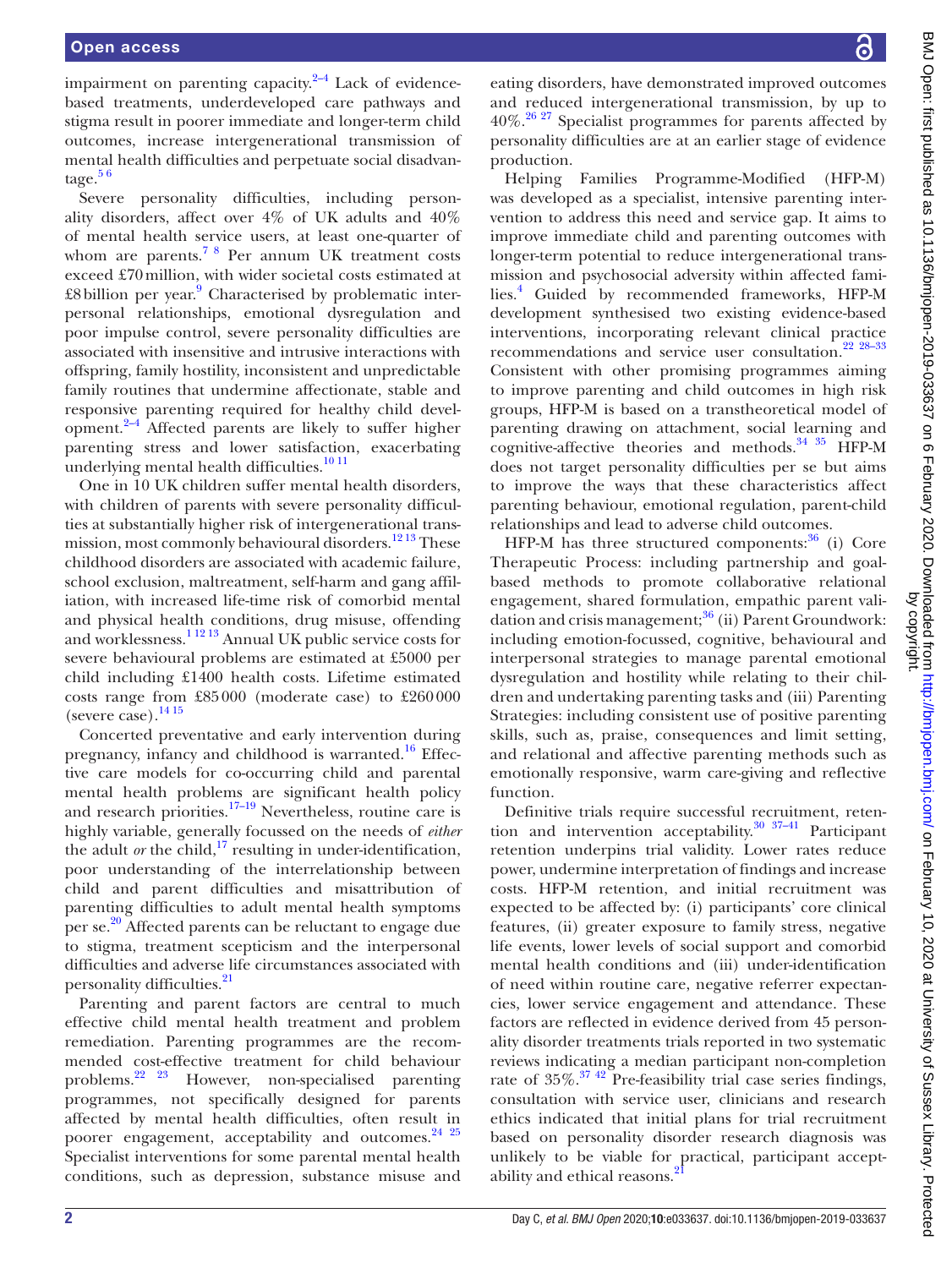To be useful and effective in practice, interventions need to demonstrate both clinical efficacy and user acceptability. Acceptability refers to service user judgements across four inter-related domains of intervention satisfaction: (i) relevance, (ii) content and procedures, (iii) clinician/provider characteristics and (iv) outcome suitability.<sup>39 40</sup>

This study reports quantitative findings from a randomised feasibility trial of HFP-M, based on a published protocol.<sup>[4](#page-11-15)</sup> The trial aimed to assess research and clinical feasibility of HFP-M for a target population with coexisting parent personality difficulties and child mental health difficulties with findings being used to inform the design of a full-scale trial.

The primary feasibility outcome was a participant retention rate of at least 65% post-intervention. Secondary feasibility outcomes were rates of: (i) participant identification and recruitment, (ii) data collection and (iii) intervention use, uptake and acceptability. Primary clinical outcome was child behaviour. Secondary clinical outcomes included parental child concerns, child internalising difficulties, parenting behaviour, satisfaction and psychological well-being. The trial sought to produce effect sizes and variance estimates for child and parent outcomes necessary to power a full-scale trial.

The findings of a parallel qualitative process evaluation investigating the influence of contextual factors on trial and intervention implementation and outcome generation are published elsewhere, as are the full findings of preliminary intervention costs and estimates of cost-effectiveness.<sup>[43](#page-12-3)</sup>

#### **METHOD**

#### **Design**

Mixed-method, two-arm, parallel feasibility trial with random allocation in a 1:1 ratio to either: (i) HFP-M, or (ii) Usual care.

Quantitative data were collected at pre-randomisation baseline (Time 1); post-intervention (Time 2), 6months from baseline and follow-up (Time 3), 4months and 10 months from baseline.

#### Eligibility criteria

Parent: (i) primary parental caregiver for index child, (ii) aged 18 to 65, (iii) experiencing severe personality difficulties, assessed by self-administered Standardised Assessment of Personality-Abbreviated Scale (SAPAS) score of ≥3, the optimal cut-point for the intended sample popula- $\chi$  tion,<sup>44</sup> (iv) proficient written and spoken English and (v) capacity to provide informed consent.

Child: (i) aged 3 to 11, (ii) living with index parent and (iii) experiencing significant emotional/behavioural difficulties, assessed by Strengths and Difficulties Questionnaire Total Score of  $\geq$ 17.<sup>4</sup>

# **Exclusion criteria**

Parent: (i) coexisting psychosis, (ii) engagement in another structured parenting intervention, (iii) inpatient status or (iv) insufficient language/cognitive abilities.

Child: (i) pervasive developmental disorder, (ii) not residing with index parent or (iii) considered for/subject to child protection supervision.

#### Interventions

#### HFP-M intervention

Sixteen-session home-based 1:1 parenting intervention for parents with severe personality difficulties, including personality disorder. Session modules proceeded iteratively to (i) establish effective, validating collaborative partnership, (ii) develop shared understanding of severe parental personality difficulties' impact on parenting, child functioning and family ecology, (iv) implement parent quick wins, parenting and child intervention goals, (v) use evidence-based parenting and parent selfcare strategies to achieve agreed goals and (vi) recurrent review of goals and therapeutic partnership. Six trial therapists received eight, 3-hour, training sessions provided by HFP-M programme developers and clinical experts. Trial therapists completed structured checklists and received fortnightly supervision from experienced HFP-M clinicians to support clinical implementation and fidelity.

#### Usual care

No systematised parenting pathway was typically provided for the participant population. To provide consistent, low intensity support, participants could receive an additional home-based one-to-one parent information and support session. Derived from the evidence-based Empowering Parents Empowering Communities parenting programme, [46](#page-12-6) session content included: (i) brief exploration of parenting and child needs, family support, parent priorities and goals, and (ii) focus on one parent priority topic, selected from Being Good Enough, Listening to My Child, Praising My Child, Taking Care of Myself, Understanding My Child's Behaviour, My Child's Emotion or Playing Together. The additional session was delivered by three trained parent practitioners, who received ongoing supervision to support implementation and fidelity.

#### Concomitant interventions

Both HFP-M and the single Usual care parent support session were provided in addition to existing medical, psychosocial and educational support and treatment services used by participating parents and their families. A joint-working protocol specified procedures for care coordination and information sharing between trial therapists and routine services.

#### **Measures**

#### Participant characteristics

Descriptive data were collected on parent and child age, gender and ethnicity, family household composition, participant diagnostic status and family socioeconomic status. Data from EuroQol five dimension scale (EQ-5D)[,47 48](#page-12-7) provided information about parent and child health and disability.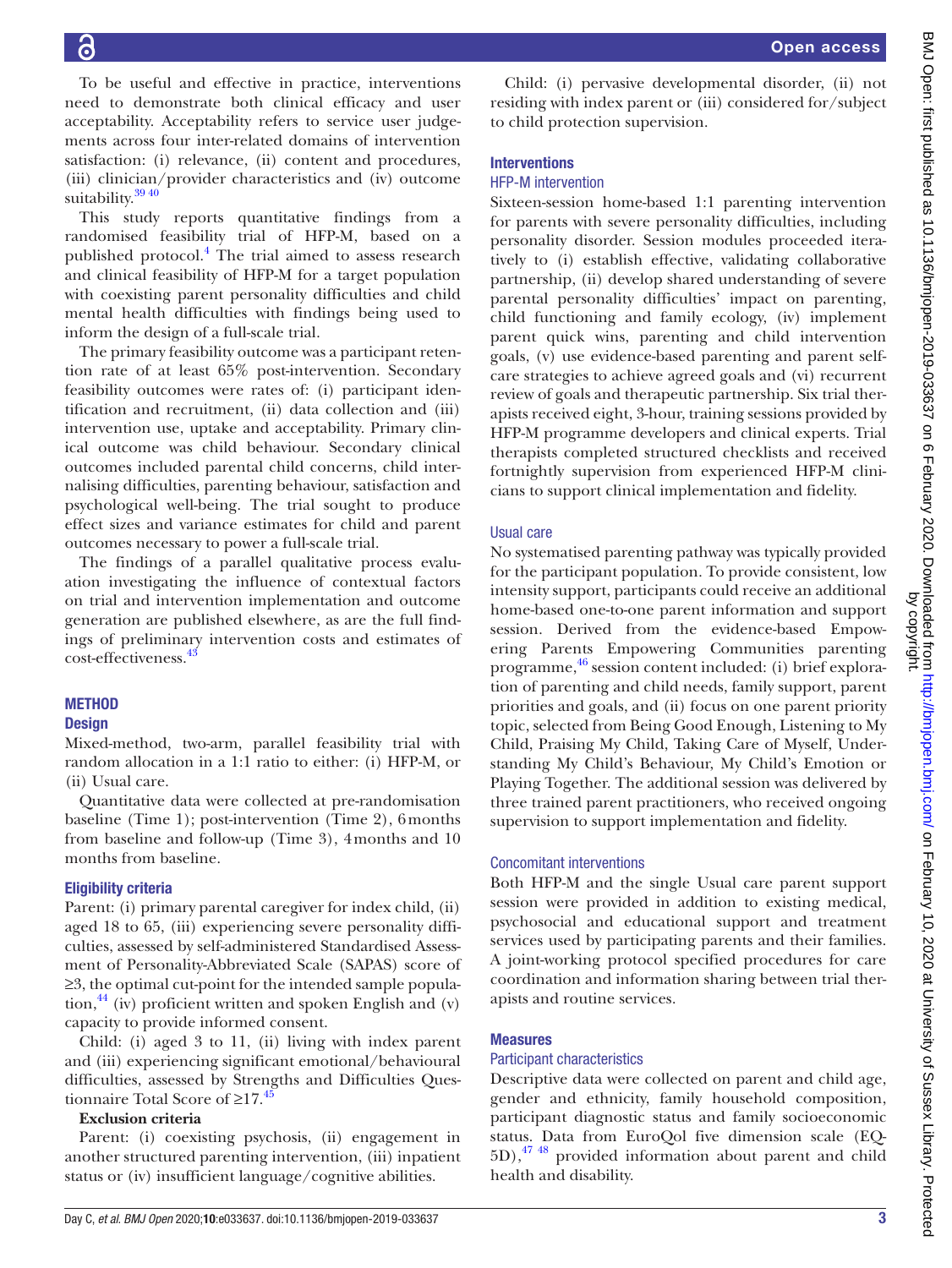### Feasibility evaluation

Structured record sheets, completed prospectively by research staff and trial therapists, documented: (i) participant identification and verbal consent, (ii) screening, eligibility, informed written consent, randomisation and reasons for non-participation, and (iii) data collection and missing data.

# Clinical outcomes

- ► **Eyberg Child Behaviour Inventory (ECBI)**,<sup>49</sup> a 36-item questionnaire assessing intensity and number of disruptive behaviour problems in 2 to 16year-olds, providing a comprehensive measure of child behaviour difficulties. Intensity Scale score of ≥131 indicates significant severity. Problem Scale score of ≥15 indicates significant number of problems.
- **Concerns About My Child (CAMC)**,<sup>[46](#page-12-6)</sup> a Visual Analogue Scale (0 to 100) rating three parental concerns about their child. Concerns nominated at baseline were re-rated at each time point, providing a sensitive, individualised index of change.
- ► **Child Behaviour Checklist-Internalising Scale**   $(CBCL-Int),$ <sup>[50](#page-12-9)</sup> a 32-item questionnaire assessing internalising problems in 6 to 18 year-olds, with an alternate 36-item version for children aged 1½ to 5 years. Standardised T-scores combine results from both versions. A score of ≥60 indicates clinical caseness.
- Arnold-O'Leary Parenting Scale (PS),<sup>51</sup> a 30-item questionnaire assessing dysfunctional parental discipline behaviour for children aged 2 to 16 years, which correlates with more time-consuming observational ratings. A score of ≥3.2 differentiates clinic and nonreferred children.
- **Kansas Parental Satisfaction Scale (KPSS)**,<sup>52</sup> a 3-item scale providing a brief measure of parenting stress and satisfaction.
- ► **Symptom-Checklist-27**, [53](#page-12-12) a 27-item questionnaire assessing psychological symptoms in adults that provides a Global Severity Index of psychopathology.

# Intervention acceptability

- **Working Alliance Inventory-Short Revised (WAI-SR)**,<sup>54</sup> a parent completed 12-item questionnaire assessing therapeutic relationship quality consisting of three subscales: (i) Goals, measuring agreement on intervention goals and outcomes, (ii) Tasks, measuring agreement on behaviours and thoughts underpinning intervention process and (iii) Bond, measuring mutual trust, acceptance and confidence.
- ► Structured worksheets recorded intervention uptake, attendance, retention, reasons for missed sessions and dropout.

#### Health economic

► **Client Service Receipt Inventory (CSRI**),<sup>55</sup> a schedule adapted to measure the use of services by caregivers and children.

#### Sample size

The primary feasibility criterion was post-intervention retention rate of at least  $65\%$ .<sup>37 42</sup> A CI approach was used to calculate a planned sample size of  $n=70.56$  $n=70.56$  Using a 95%CI for the proportion of parents who completed treatment and an expected completion rate of 80% based on previous evaluations of HFP, it was determined that an HFP-M intervention sample size of n=35 would provide a sufficiently precise estimate (95%CI 0.67 to 0.93). A sample size of n=70 was also sufficient to obtain stable estimates of population variances for future power calculations.[57](#page-12-16)

#### Recruitment and consent procedures **Settings**

Recruitment took place in two large UK National Health Service (NHS) health services and concomitant local authority children's social care service in London (Site 1 and 2), located in areas of high mental health morbidity.

# Identification and consent

Clinical keyworkers undertook exploratory discussion and provided written information to potential participants. With consent, contact details were provided to researchers, who provided information about study aims, eligibility criteria, procedures and a Participant Information Sheet. One week later, parents were contacted to determine participation and obtain written informed consent.

# Allocation and randomisation

Participants were allocated a unique, anonymised ID number and randomised to trial conditions between 11 May 2016 and 29 March 2017 by Clinical Trials Unit, King's College, London. Allocation was communicated confidentially to the trial coordinator, other researchers remained blind to allocation.

# Data collection

# Screening and assessments

Following consent, parents completed screening measures, and, when eligible, baseline measures in a standard sequence. Any parent discomfort was addressed sensitively and supportively. Persistent, non-intrusive efforts were used to complete post-intervention and follow-up data collection. Participants were reimbursed £10 per hour for data completion at each point.

# Analysis

Statistical analysis was mainly descriptive using means and SD for continuous data, or medians and range where data were skewed. Frequencies and proportions were used to describe categorical variables. Feasibility of trial retention was assessed using the proportion of a predetermined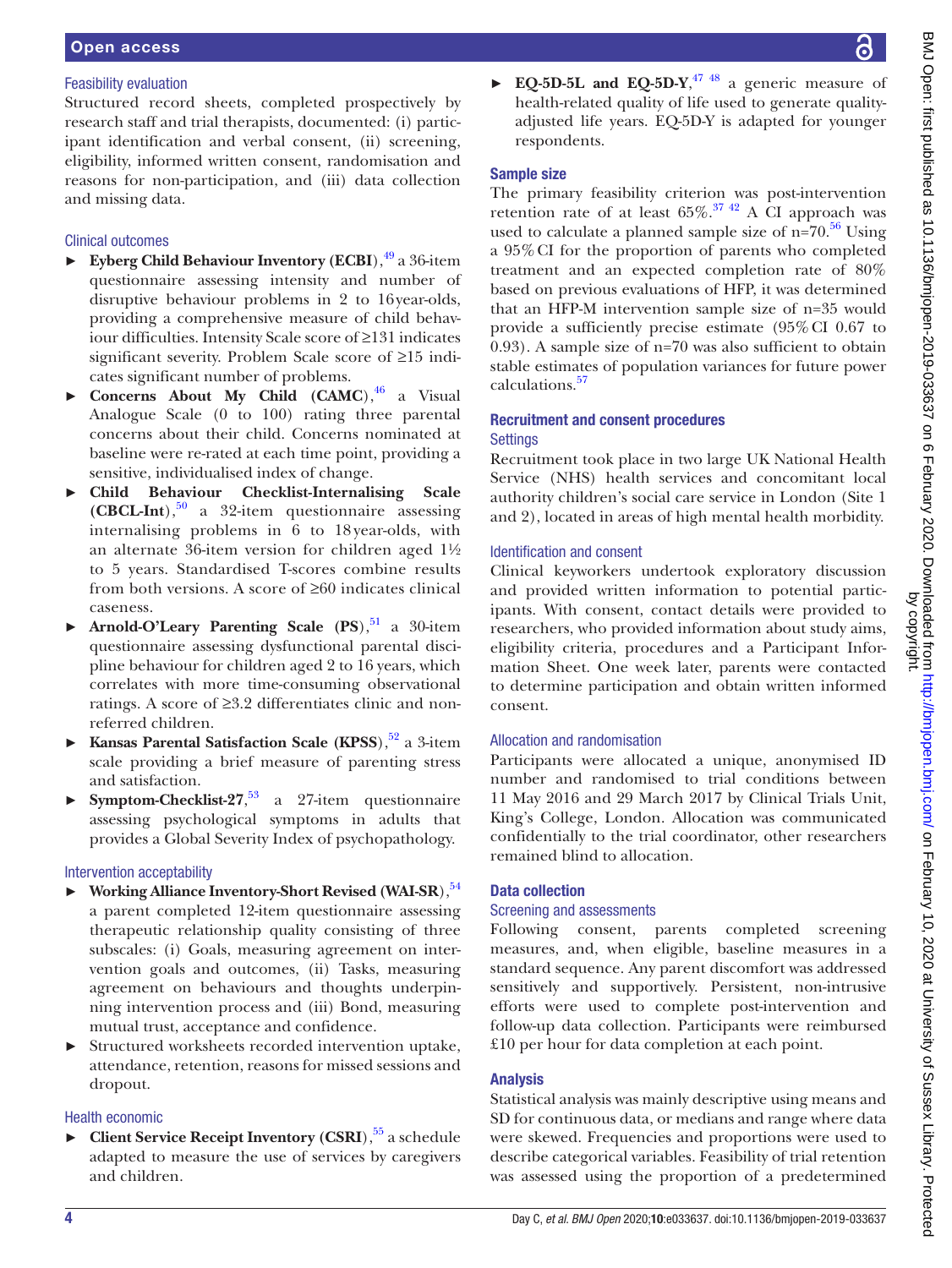16

parameter and estimated 95% CIs. Clinical outcomes were analysed using analysis of covariance models to estimate likely range of intervention effect, by assessing 95%CI, at post-treatment, with pre-randomisation values as a covariate.<sup>58</sup> Follow-up data were not included in these analyses due to a smaller sample than planned. Standardised effect sizes were calculated using Cohen's d. Given the complexity of coexistent parent and child mental health difficulties, the smallest change in outcome identified as clinically important is equivalent to a small effect size. Population variances for future power calculations were determined using the upper  $80<sup>th</sup>$  percentile of CIs around the estimated population variance. $58$ 

#### Patient and public involvement

A senior staff member of a national service user organisation was a co-applicant and contributed to research conception, planning and governance. A service user researcher was involved in the analysis, interpretation and dissemination of findings. A service user panel advised on trial planning, intervention methods, outcome selection and interpretation of findings.<sup>59</sup>

#### Independent NHS research and development approval

Research and development approvals were obtained from South London and Maudsley NHS Foundation Trust and Central and North-West London NHS Foundation Trust.

#### Serious adverse events

The chief investigator was responsible for reporting serious adverse events to the trial's independent Data Monitoring and Ethics Committee and responsible research ethics committee. No serious adverse events were reported.

#### **RESULTS**

#### Feasibility evaluation

Recruitment took 4months longer than planned due to delays in Site 2, resulting in a revised sample size of 48. Obtaining keyworker information on service users approached about trial participation proved impractical.

All referred service users (n=89, 100.0%) consented to research contact (see [figure](#page-6-0) 1). Adult mental health services (AMHS) referred 30 (33.7%) parents, child and adolescent mental health services (CAMHS) 29 (32.6%) and children's social care (CSS) 30 (33.7%). Site 1 referred 65 (73.0%) parents. Researchers made contact with 87 (97.7%) parents, requiring 1 to 13 communications per participant.

Sixty (69.7%) parents met initial criteria and completed screening. The most common reason for ineligibility was parents declining trial participation (n=12, 13.5%). Six parents were excluded due to child-related reasons, most commonly presence of child developmental disorder.

Forty-eight consenting participants met parent and child screening criteria, all of whom completed baseline measures, representing 80.0% of screened parents, 53.9%

of referred parents and 68.8% of the planned sample. Five (8.3%) met neither parent nor child screening criteria, four (6.7%) did not meet SAPAS criterion and three (5.0%) did not meet Strengths and Difficulties Questionnaire (SDQ) criterion.

Thirty-six (75.0%) participants were from Site 1, exceeding the site recruitment target. Site 2 recruitment  $(n=12)$  was  $34.3\%$  of that planned, due to delayed recruitment and lower service engagement. Eighteen (37.5%) participants were referred by AMHS, 16 (33.3%) CAMHS and 14 (29.2%) CSS.

There was a significant difference in trial condition uptake (HFP-M: n=21, 87.5%; Usual care n=15, 62.5%;  $\chi$ 2=4.0, df=1 (48), p<0.05). Modal duration between randomisation and starting HFP-M was 2 weeks (range 1 to 23 weeks). Parents declined HFP-M because one gave birth, another was in couple conflict about participation and a third did not respond to persistent contact (see [figure](#page-6-0) 1). The modal duration before Usual care parenting session receipt was 5.5 weeks (range 1 to 17 weeks). The most common reason for declining the additional Usual care parenting session was that participants hoped to be allocated to HFP-M.

Thirty-two (66.7%, 95%CI 51.6% to 79.6%) participants completed post-intervention measures. The majority of participants who did not take up the intervention offered, mainly in the Usual care condition, did not complete post-intervention measures.

Twenty-one (65.6%) parents completing postintervention measures were also assessed at follow-up, representing 43.8% of all participants. Post-intervention measures were completed a mean of 42.0 weeks (SD 14.6) after baseline, due to HFP-M delivery being lengthier in duration than planned. Follow-up measures were completed a mean of 20 weeks (SD 8.9) later. Researchers required one to eight participant contacts to arrange post-intervention and follow-up data collection. Main reasons for non-completion included unable to contact participant, participant declining completion and participant health and life circumstances.

There were less than  $0.1\%$  missing data items across clinical measures at each time point.

#### Sample characteristics

#### Demographic characteristics

All 48 participants were the biological parent of the index child, one was a father  $(2.1\%)$  (see [table](#page-7-0) 1). The majority were lone parents (n=31, 67.4%), mean age 34.9 (SD 7.1) years. The majority (n=28, 61.0%) were White British/ White, with fewer Black/Black British (n=9, 19.6%) and Dual Heritage (n=6, 13.5%) parents. English was the most common first language  $(n=44, 91.7\%)$ . Twenty-five  $(55.6\%)$ participants completed education at 18 years or younger. Four participants (8.9%) were higher education graduates.

Most participants (n=37, 80.4%) were not in paid employment. Nine (19.5%) had partners in paid employment, predominantly part-time (n=7, 15.2%). No parent was in paid employment in 30 (65.2%) households. Twenty-five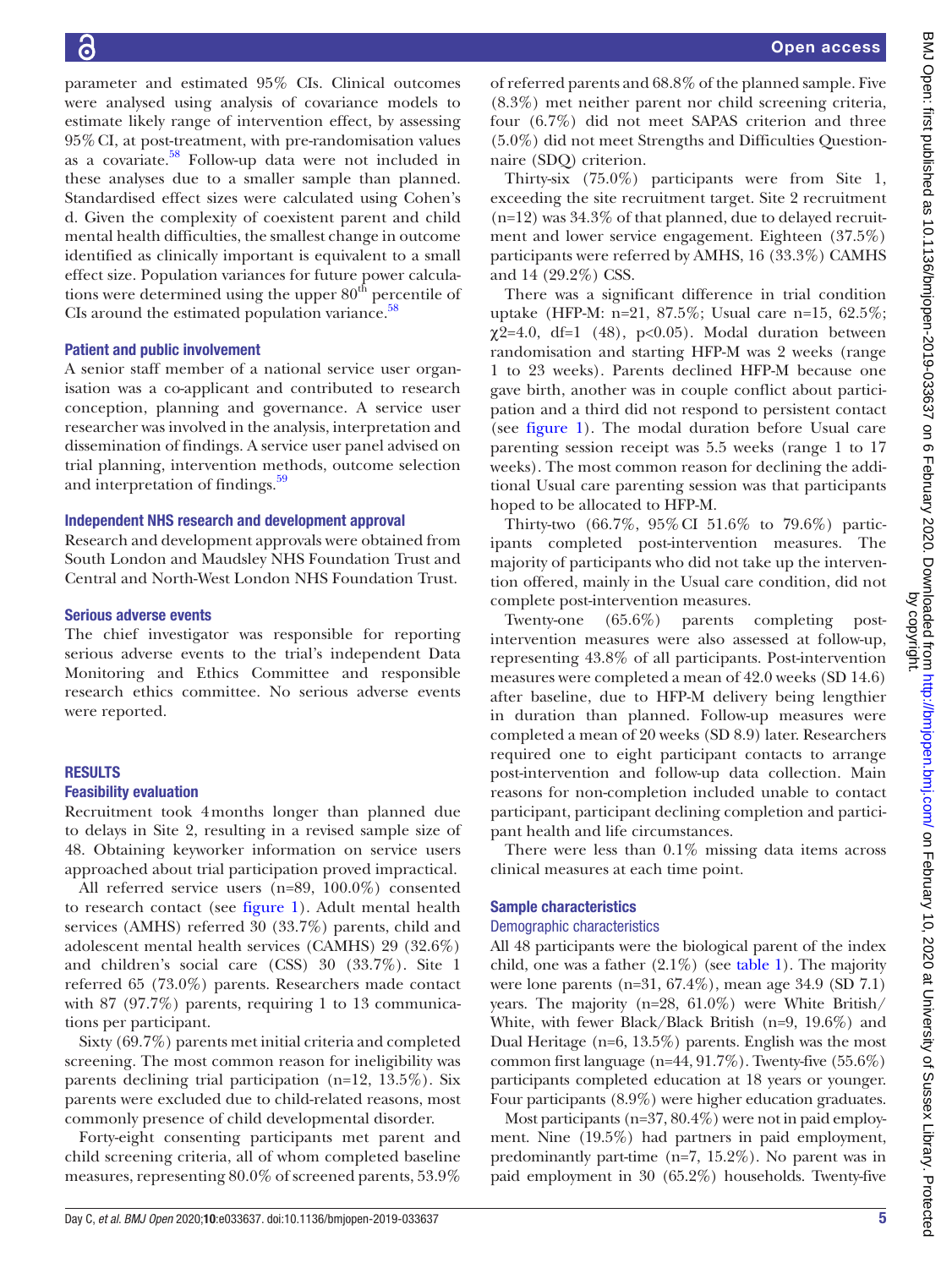

Figure 1 Consolidated Standards of Reporting Trials diagram randomised feasibility trial recruitment and retention. HFP-M, Helping FamiliesProgramme-Modified; UC, usual care.

(86.2%) parents had received a formal psychiatric diagnosis, mean time since initial diagnosis was 9.7 (7.4) years.

Twenty-six (54.2%) children were male, mean age of 7.8 (SD 2.2) years. Median number of children in the home was 2, range 1 to 5 (see [table](#page-7-0) 1). Participants reported significant difficulties with anxiety/depression, pain/discomfort, with a smaller proportion experiencing difficulties in undertaking everyday activities (see [table](#page-7-0) 1).

# Clinical characteristics

Over 80 per cent of ECBI Problem and Intensity scores at baseline exceeded the clinical caseness cut-off, with

<span id="page-6-0"></span>similar caseness rates for CBCL-Int and PS (see [table](#page-7-1) 2). The most common baseline CAMC child-related parent concerns were conduct, self-regulation, parent-child relationships and emotional distress (see [table](#page-8-0) 3).

# Trial interventions acceptability

# HFP-M attendance

Of 21 participants who accepted HFP-M, 13 (61.9%, 95%CI 38.4% to 81.9%) completed HFP-M within the trial period. Six (28.6%, 95%CI 11.3% to 52.2%) withdrew before completion due to acute adult mental health crisis and complex family circumstances unrelated to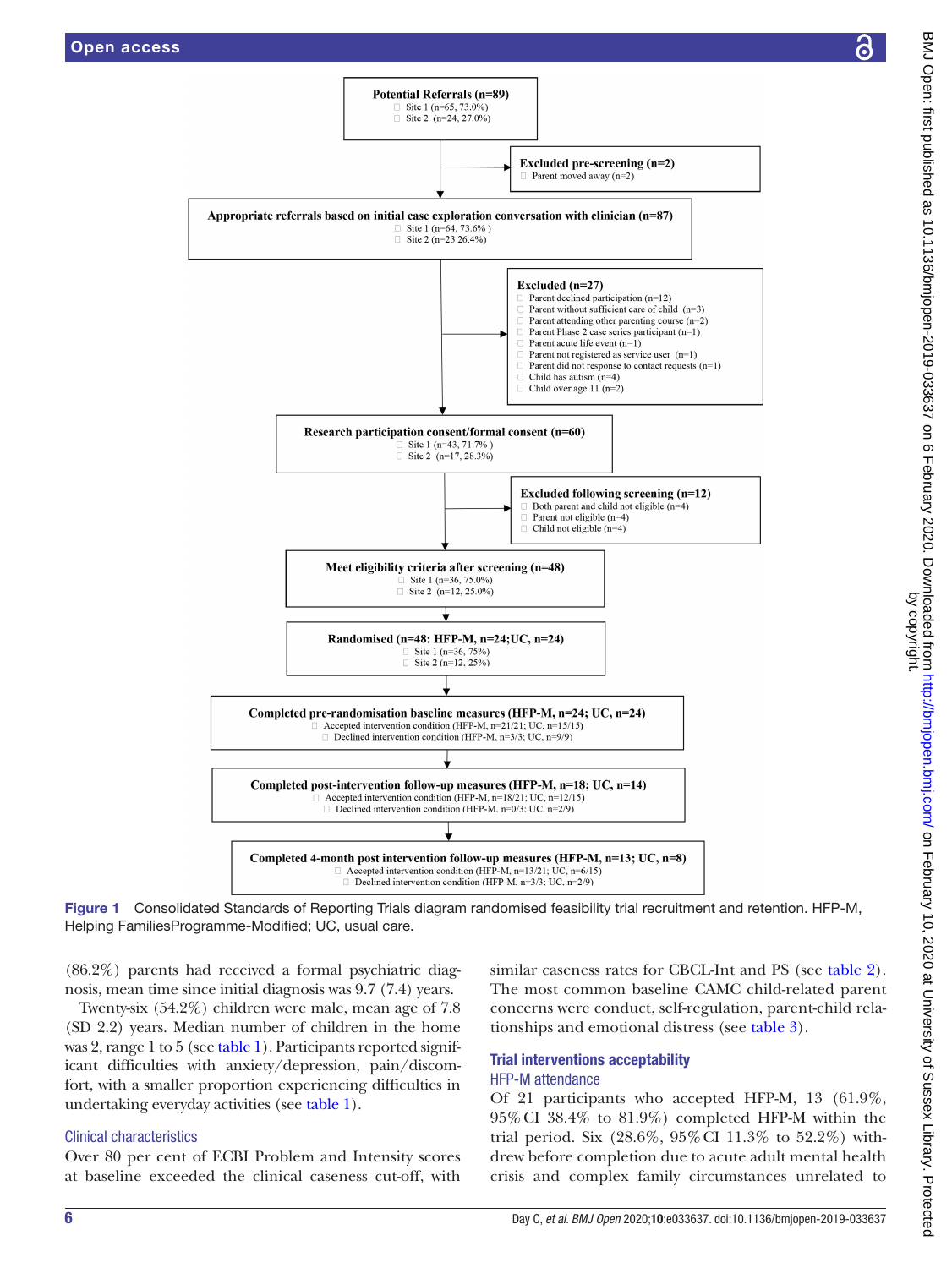<span id="page-7-0"></span>

| Table 1<br>Participant demographic characteristics            |                          |              |                   |
|---------------------------------------------------------------|--------------------------|--------------|-------------------|
|                                                               | <b>Baseline (Time 1)</b> |              |                   |
| <b>Demographic characteristics</b>                            | <b>Total</b>             | Intervention | <b>Usual care</b> |
| Parent gender (female) (n, %)                                 | 47 (97.9)                | 24 (100.0)   | 23 (95.8)         |
| Parent age (yrs.) (mean, SD)                                  | 34.9(7.1)                | 34.7(7.5)    | 35.0(6.9)         |
| Received psychiatric diagnosis (n, %)                         | 25(86.2)                 | 16 (88.9)    | 9(81.8)           |
| Psychiatric diagnosis duration (yrs.) (mean, SD)              | 9.7(7.4)                 | 8.6(7.0)     | 10.9(8.1)         |
| Parent relationship to index child (biological parent) (n, %) | 46 (100.0)               | 24 (100.0)   | 22 (100.0)        |
| Index child gender (male) (n, %)                              | 26 (55.3)                | 12(50.0)     | 14 (60.9)         |
| Index child age (mean, SD)                                    | 7.8(2.2)                 | 7.7(2.0)     | 7.9(2.2)          |
| Number of children at home (median, range)                    | $2(1-5)$                 | $2(1-5)$     | $2(1-5)$          |
| Not in paid employment (n, %)                                 | 37 (80.4)                | 19 (79.2)    | 18 (81.8)         |
| Lone parent (n, %)                                            | 31(67.4)                 | 14 (58.3)    | 17 (77.3)         |
| Partner in employment (n, %)                                  | 9(19.5)                  | 6(25.0)      | 3(12.5)           |
| Parent education (n, %)                                       |                          |              |                   |
| Graduate                                                      | 4(8.9)                   | 2(8.3)       | 2(9.5)            |
| University not completed                                      | 3(6.7)                   | 3(12.5)      | 0(0.0)            |
| Other for example, NVQ                                        | 13 (28.9)                | 6(25.0)      | 7(33.3)           |
| Left school 18 years                                          | 9(20.0)                  | 4(16.7)      | 5(23.8)           |
| Left school 16 years                                          | 7(15.6)                  | 4(16.7)      | 3(14.3)           |
| Left school under 16                                          | 9(20.0)                  | 5(20.9)      | 4(19.0)           |
| Ethnicity (n, %)                                              |                          |              |                   |
| White UK/White other                                          | 28 (61.0)                | 13 (54.2)    | 15 (68.2)         |
| <b>Black UK/African Caribbean</b>                             | 9(19.6)                  | 7(29.2)      | 2(9.1)            |
| Dual heritage                                                 | 6(13.0)                  | 3(12.5)      | 3(13.6)           |
| <b>Black UK/African</b>                                       | 2(4.3)                   | 0(0.0)       | 2(9.1)            |
| Other                                                         | 1(2.2)                   | 1(4.2)       | 0(0.0)            |
| Parent health status* (n, %)                                  |                          |              |                   |
| Mobility problems                                             | 9(25.0)                  | 4(23.5)      | 5(26.4)           |
| Problems in self-care washing and dressing                    | 3(8.3)                   | 1(5.9)       | 2(10.5)           |
| Difficulties in undertaking usual activities                  | 13(36.1)                 | 7(41.1)      | 6(31.6)           |
| Suffered pain/discomfort                                      | 17(47.2)                 | 6(35.3)      | 11 (57.9)         |
|                                                               |                          |              |                   |

\*EQ-5D-5L health moderate/severe status.

NVQ, National Vocational Qualification; yrs., years.

HFP-M receipt. Recruitment delay and longer than anticipated intervention duration resulted in two (9.5%, 95%CI. 1.2% to 30.4%) participants not fully completing HFP-M before trial conclusion. The mean number of HFP-M appointments offered was 15.8 (SD 7.7) and mean number attended was 11.2 (SD 6.3). HFP-M appointment

<span id="page-7-1"></span>

| <b>Baseline</b> |              |            |
|-----------------|--------------|------------|
| <b>Total</b>    | Intervention | Usual care |
| 41(89.1)        | 21(87.5)     | 20(90.9)   |
| 39 (83.0)       | 19 (79.2)    | 20 (83.3)  |
| 45 (95.8)       | 23(95.8)     | 22(95.7)   |
| 35(74.5)        | 18 (75.0)    | 17 (73.9)  |
|                 |              |            |

CBCL-Int, Child Behaviour Checklist-Internalising Scale; ECBI, Eyberg Child Behaviour Inventory; PS, Arnold-O'Leary Parenting Scale.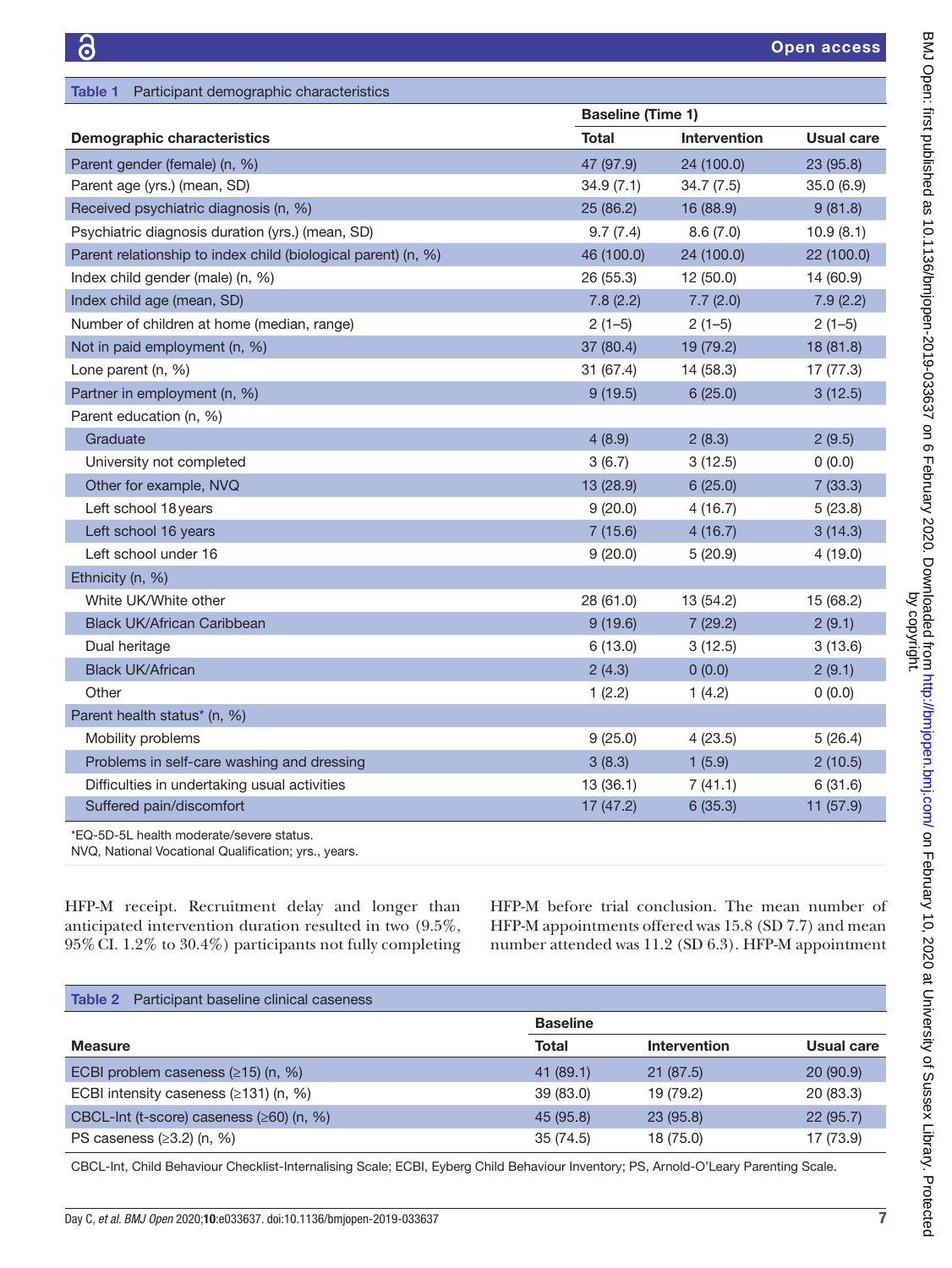<span id="page-8-0"></span>

| Parent-reported concerns about index child<br>Table 3 |           |                  |                 |           |
|-------------------------------------------------------|-----------|------------------|-----------------|-----------|
| <b>Concern category</b>                               | Primary   | <b>Secondary</b> | <b>Tertiary</b> | Total     |
| Conduct problems <sup>*</sup> (n, %)                  | 18 (38.3) | 27(58.7)         | 24(53.3)        | 69 (50.0) |
| Parent-child relationship and communication (n, %)    | 16 (34.0) | 2(4.4)           | 4(8.9)          | 22 (15.9) |
| Child self-regulation† (n, %)                         | 4(8.5)    | 11(23.9)         | 7(15.6)         | 22(15.9)  |
| Emotional distress‡ (n, %)                            | 8(17.0)   | 4(8.8)           | 7(15.6)         | 19 (13.8) |
| Other $\S$ (n, $\%$ )                                 | 1(2.1)    | 2(4.4)           | 1(2.2)          | 4(2.9)    |
| School (n, %)                                         | 0(0.0)    | 0(0.0)           | 2(4.4)          | 2(1.5)    |
| Total $(n, %)$                                        | 47        | 46               | 45              | 138       |

\*including anger, tantrums, defiance, non-compliance, aggression, running away and lying.

†including overactivity, poor concentration, overeating and wetting.

‡including low mood, anxiety, low self-esteem.

§including risk behaviours.

attendance was 70.2%. Mean duration of HFP-M delivery was 28.4 (SD 21.7) weeks.

#### HFP-M therapeutic alliance acceptability

Eighteen (85.3%) HFP-M participants completed postintervention WAI-SR (mean total score=73.8, SD 10.4). Mean subscale scores were consistently in the upper end of the scale (Mean Tasks Subscale score=24.9, SD 3.5; Bond Subscale score=24.9, SD 3.9; Goals Subscale score=23.9, SD 4.1).

#### Usual care

All 15 participants accepting the additional parenting session completed. Due to lower retention, only six participants provided post-intervention WAI-SR data (mean total score=56.2, SD 18.8). Mean subscales scores were consistently lower than the HFP-M condition (Mean Tasks Subscale score=17.4, SD 7.2; Bond Subscale score=19.8, SD 7.1; Goals Subscale score=19.0, SD 7.6).

There appeared to be a substantial difference in WAI-SR scores between the two conditions but there was insufficient Usual care data to test for a statistical difference.

No adverse events were reported during the trial. Participant intervention withdrawal most frequently occurred due to deterioration in participant mental health and life circumstances, unrelated to trial participation.

#### Clinical outcomes

There were estimated mean improvements from baseline scores across a number of outcomes within both trial conditions (see [table](#page-9-0) 4). HFP-M mean differences exceeded those in Usual care on several outcomes. These findings should be treated with caution given the wide CIs.

Estimated effect sizes showed a general postintervention advantage for HFP-M on a range of outcomes. Medium effects for child behavioural problem severity (ECBI Intensity, effect size (ES) 0.4, CI −0.3 to 1.1), and parenting satisfaction (KPSS, ES 0.4, CI −0.3 to 1.1) were detected and a large effect for parent-reported reductions in concerns about their child (CAMC Problem 1, ES 1.2, CI 0.4 to 2.0, CAMC Problem 2, ES 1.3, CI 0.5

to 2.1). No effects were detected for parenting behaviour and adult mental health. Descriptive scrutiny of follow-up findings showed that outcome scores across both groups were generally maintained or continued to improve.

Estimates of SD and upper CIs (u80% CI) for future power calculations of main clinical outcomes are: ECBI Problem: SD 6.7 (u80% CI: 7.6), ECBI Intensity: SD 33.6 (u80% CI: 37.1), CAMC Problem 1: SD 15.3 (u80% CI: 17.4) and KPSS: 3.0 (u80% CI: 3.3).

#### Health economic findings

Details of the health economic analyses are provided in full in Day *et al*. At Time 2 CSRI data were available for 26 cases and 19 cases at Time 3. CSRI Time 2 data revealed that the services most used by caregivers included general practitioners (GPs), psychiatrists, other medics and social workers. Caregivers were often in receipt of medication. Children were frequently in contact with school nurses, dentists, opticians and GPs. EQ-5D-5L data were available for 36 caregivers at Time 1, 32 at Time 2 and 21 at Time 3. EQ-5D-Y data were available for 38, 31 and 20 children at each of the respective time points.

#### **CONCLUSION**

This study assessed feasibility, potential challenges and decision-making for a definitive HFP-M trial.<sup>28-30 39</sup> Participant identification methods were successful across a wide range of mental health and CSS teams, over 90% of referred parents met dual child and parent screening criteria. Non-diagnostic eligibility criteria were acceptable and effective in recruiting an appropriate, multimorbid sample.<sup>60 61</sup> Negative life events and disrupted family functioning, characteristic of the sample population, commonly delayed screening, data collection and intervention delivery.<sup>[7](#page-11-3)</sup> Nevertheless, participant retention exceeded the a priori primary feasibility criterion of 65%. Participants declining intervention conditions were less likely to be retained at follow-up. Participant recruitment was slower than planned, mainly due to operational difficulties in one site.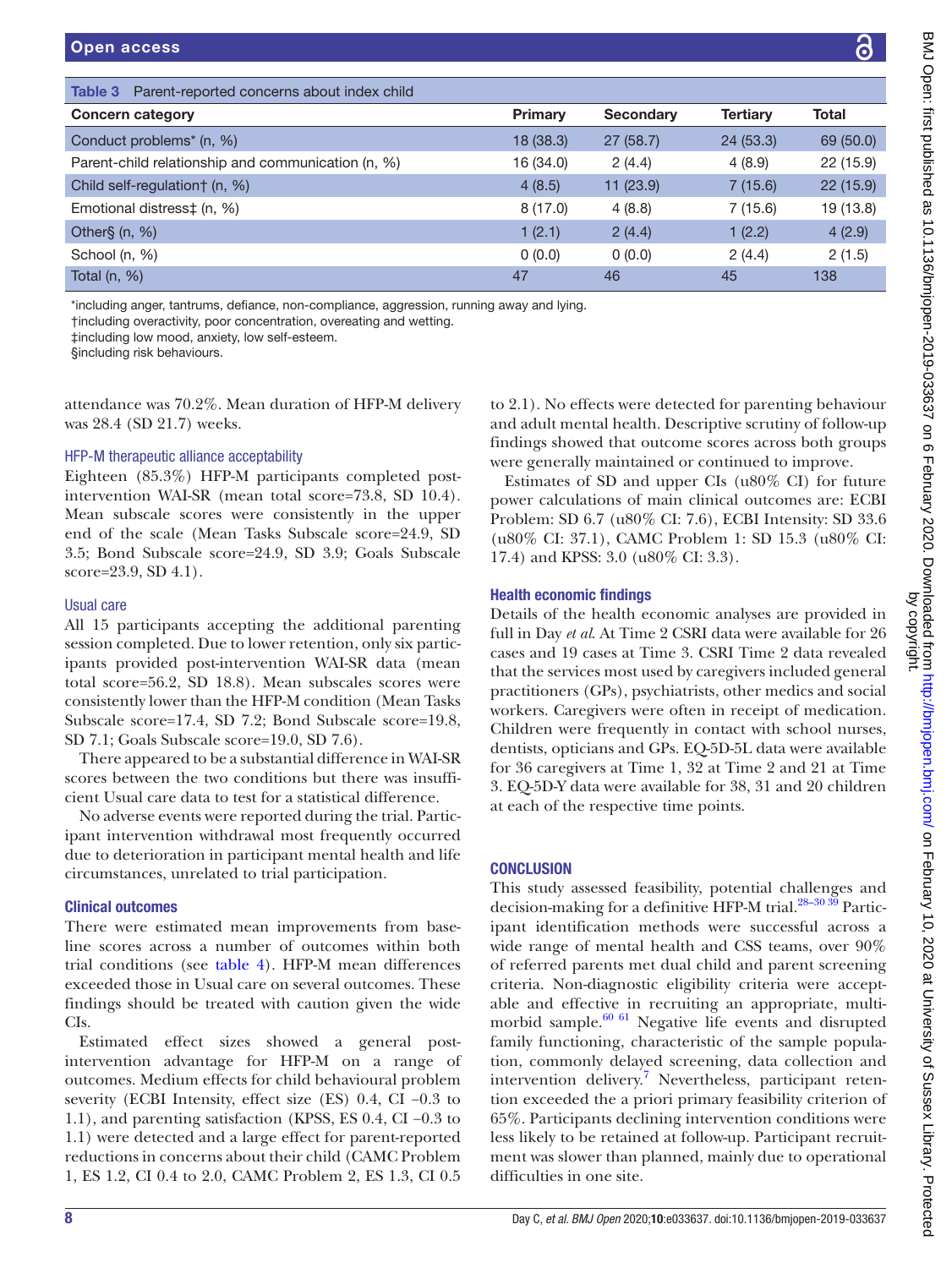<span id="page-9-0"></span>

| Parent reported child, parenting and parent clinical outcomes (intention to treat analysis)<br>Table 4 |              |                                     |                                       |                               |                                                                      |       |                          |
|--------------------------------------------------------------------------------------------------------|--------------|-------------------------------------|---------------------------------------|-------------------------------|----------------------------------------------------------------------|-------|--------------------------|
| <b>Measure</b>                                                                                         | Group        | <b>Baseline</b><br>mean (SD)<br>(n) | Post-intervention<br>mean (SD)<br>(n) | Follow-up<br>mean (SD)<br>(n) | Baseline/post-intervention<br>estimated mean difference (CI) P value |       | <b>Effect size</b>       |
| CAMC                                                                                                   |              |                                     |                                       |                               |                                                                      |       |                          |
| Problem 1                                                                                              | Intervention | 84.6 (16.0)<br>$(n=24)$             | 45.2 (27.2)<br>$(n=18)$               | 58.2 (29.5)<br>$(n=13)$       | 18.633<br>(-40.177 to 2.910)                                         | 0.087 | 1.2<br>$(0.4 - 2.0)$     |
|                                                                                                        | Usual care   | 85.9 (14.7)<br>$(n=22)$             | 63.1 (31.1)<br>$(n=14)$               | 53.3 (34.4)<br>$(n=8)$        |                                                                      |       |                          |
| Problem 2                                                                                              | Intervention | 85.0 (19.1)<br>$(n=24)$             | 51.1(31.9)<br>$(n=18)$                | 56.4 (35.5)<br>$(n=13)$       | 22.486<br>$(-44.318 \text{ to } -0.654)$                             | 0.044 | 1.3<br>$(0.5 - 2.1)$     |
|                                                                                                        | Usual care   | 82.9 (15.7)<br>$(n=22)$             | 72.5 (26.0)<br>$(n=14)$               | 66.5 (35.5)<br>$(n=8)$        |                                                                      |       |                          |
| Problem 3                                                                                              | Intervention | 81.0 (17.0)<br>$(n=24)$             | 54.4 (33.8)<br>$(n=17)$               | 42.8 (35.4)<br>$(n=13)$       | 2.909<br>(-28.349 to 22.530)                                         | 0.816 | 0.0<br>$(-0.7 - 0.7)$    |
|                                                                                                        | Usual care   | 78.9 (18.5)<br>$(n=22)$             | 57.3 (34.1)<br>$(n=14)$               | 39.6 (24.3)<br>$(n=8)$        |                                                                      |       |                          |
| <b>ECBI</b>                                                                                            |              |                                     |                                       |                               |                                                                      |       |                          |
| Problem<br>score                                                                                       | Intervention | 22.1(7.4)<br>$(n=24)$               | 17.9(8.5)<br>$(n=15)$                 | 15.3(9.4)<br>$(n=13)$         | 1.559<br>$(-4.24=55$ to $7.374)$                                     | 0.585 | 0.1<br>$(-0.7 - 0.88)$   |
|                                                                                                        | Usual care   | 22.43 (6.2)<br>$(n=21)$             | 18.0 (11.5)<br>$(n=14)$               | 18.8 (12.3)<br>$(n=8)$        |                                                                      |       |                          |
| Intensity<br>score                                                                                     | Intervention | 168.2 (35.9)<br>$(n=24)$            | 142.4 (39.3)<br>$(n=24)$              | 131.7 (43.0)<br>$(n=18)$      | 12.866<br>$(-4.24=55$ to $7.374)$                                    | 0.233 | 0.4<br>$(-0.3 - 1.1)$    |
|                                                                                                        | Usual care   | 169.5 (31.8)<br>$(n=23)$            | 155.7 (49.6)<br>$(n=14)$              | 148.9 (58.4)<br>$(n=8)$       |                                                                      |       |                          |
| CBCL-Int<br>(t-score)                                                                                  | Intervention | 72.9 (9.7)<br>$(n=24)$              | 69.6 (10.4)<br>$(n=18)$               | 68.2(8.3)<br>$(n=13)$         | 1.853<br>(-9.023 to 5.317)                                           | 0.601 | 0.2<br>$(-0.5 - 0.9)$    |
|                                                                                                        | Usual care   | 70.9 (11.9)<br>$(n=23)$             | 70.9 (9.3)<br>$(n=14)$                | 69.6 (8.6)<br>$(n=8)$         |                                                                      |       |                          |
| <b>KPSS</b>                                                                                            | Intervention | 10.1(3.1)<br>$(n=24)$               | 12.9(3.5)<br>$(n=18)$                 | 14.9(3.8)<br>$(n=13)$         | 1.177<br>$(-1.260 \text{ to } 3.615)$                                | 0.331 | 0.4<br>$(-0.3 - 1.1)$    |
|                                                                                                        | Usual care   | 10.9(2.8)<br>$(n=23)$               | 12.4(3.9)<br>$(n=14)$                 | 13.6(3.9)<br>$(n=7)$          |                                                                      |       |                          |
| PS                                                                                                     | Intervention | 111.0 (19.6)<br>$(n=24)$            | 108.7 (16.5)<br>$(n=18)$              | 98.3 (27.2)<br>$(n=13)$       | 0.210<br>(-14.776 to -15.196)                                        | 0.977 | 0.0<br>$(-0.7 - 0.7)$    |
|                                                                                                        | Usual care   | 113.5 (24.8)<br>$(n=23)$            | 108.7 (28.9)<br>$(n=14)$              | 98.1 (26.9)<br>$(n=7)$        |                                                                      |       |                          |
| SCL-27 Global<br><b>Severity Index</b>                                                                 | Intervention | 1.8(1.1)<br>$(n=24)$                | 1.6(0.8)<br>$(n=18)$                  | 1.9(0.8)<br>$(n=13)$          | $-0.105$<br>$(-0.599$ to $0.389)$                                    | 0.666 | $-0.1$<br>$(-0.8 - 0.6)$ |
|                                                                                                        | Usual care   | 1.7(0.8)<br>$(n=22)$                | 1.7(0.9)<br>$(n=14)$                  | 1.3(1.0)<br>$(n=8)$           |                                                                      |       |                          |

CAMC, Concerns About My Child; CBCL-Int, Child Behaviour Checklist-Internalising Scale; ECBI, Eyberg Child Behaviour Inventory; KPSS, Kansas Parental Satisfaction Scale; PS, Arnold-O'Leary Parenting Scale; SCL-27, Symptom-Checklist-27.

Participants' multimorbid characteristics are commonly associated with poorer treatment engagement and outcomes[.62 63](#page-12-20) Intervention uptake differed substantially between trial conditions. HFP-M was largely acceptable to participants but delivery was less efficient than planned, often due to parents' life circumstances. The augmented Usual care condition appeared to be less acceptable, and potentially affected participant retention. Lower Usual care retention and acceptability rates may reflect common dissatisfaction associated with control condition allocation. $64\,65$ 

Clinical effects were detected across trial conditions, with potential advantage for child behaviour, parental child concerns and parenting satisfaction for HFP-M.

These are welcome given the population's complex parenting impairments and negative treatment expectancies.<sup>263</sup> The final sample size limited trial power and consequently affected interpretation of results. A definitive trial could potentially narrow child selection criteria to include only behaviour problems as parenting programmes have a stronger evidence base for this condition. Alternatively, HFP-M content may require strengthening specifically in relation to child internalising difficulties. Economic findings indicated potential cost advantages for HFP-M over usual care.<sup>43</sup> However, CSRI completion rates were not high and a simpler version may be required in a larger trial.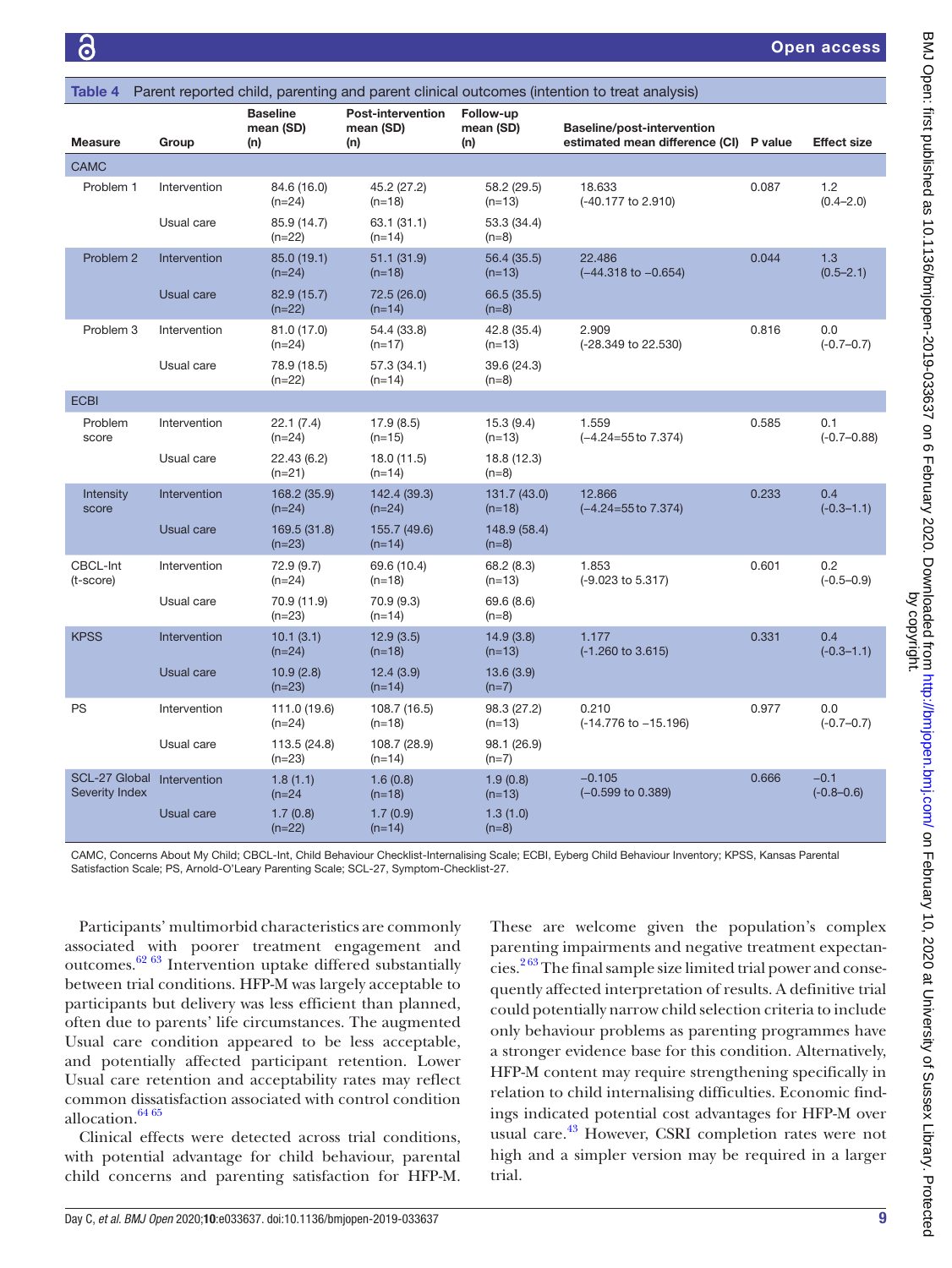Trial conditions may have differed in duration, location and therapeutic intensity, potentially accounting for outcome and acceptability differences. Data collection relied on parent self-report, which is conventional given poor reliability of child-report across the age group and costs associated with independent ratings. Trial therapists provided self-report intervention fidelity data and supervision examined therapist HFP-M skills and implementation. Independent methods could strengthen validity of fidelity monitoring in a definitive trial, including observational and video methods.

A definitive trial is potentially feasible and should be based on the assumption of a medium effect size for the primary outcome of child behaviour. Site engagement, resource allocation and keyworker training in participant identification and recruitment will be crucial to enrolment of the larger sample required in a future trial. Embedded researchers assisting in caseload identification and direct parent recruitment, not possible in this feasibility study, may promote enrolment. Participant retention, particularly parents allocated to a usual care condition, will continue to be challenging for a full trial. The population's complex personality difficulties and, typically, heightened sensitivity to rejection, underline the importance of managing sensitively and effectively trial consent procedures, the emotional and practical consequences of random allocation and proactively maintaining communication and validating relationships with participants throughout trial duration, particularly for those allocated to usual care. Though not routinely available, the usual care condition could be augmented with an ongoing parent support group to potentially increase equipoise, face validity and uptake, which may also benefit trial retention.

HFP-M clinical and trial efficiency may be improved with more explicit, validating discussion with participants about the potential impact of life and personal circumstances on attendance, use of pre-emptive cancellation plans and inclusion of inter-session contact using digital technology.<sup>[31 63 66](#page-11-19)</sup>

#### Author affiliations

<sup>1</sup>Department of Psychology, Institute of Psychiatry, Psychology and Neuroscience, King's College, London, UK

<sup>2</sup> Centre for Parent and Child Support, South London and Maudsley NHS Foundation Trust, London, UK

<sup>3</sup>The Centre for Psychiatry, Imperial College, London, UK

4 McPin Foundation, London, UK

<sup>5</sup>King's Health Economics, P024 David Goldberg Centre, Institute of Psychiatry, Psychology & Neuroscience, King's College London, London, UK

<sup>6</sup>Centre for Mental Health, Institute for Lifecourse Development, University of Greenwich, London, UK

<sup>7</sup>Institute of Mental Health, University of Nottingham, Nottingham, UK

<sup>8</sup>School of Psychology, University of Sussex, Brighton, UK

<sup>9</sup>Department of Population Health Sciences, Centre for Academic Mental Health, University of Bristol, Bristol, UK

<sup>10</sup>Department of Child and Adolescent Psychiatry, Institute of Psychiatry, Psychology and Neuroscience, King's College London, London, UK

<sup>11</sup>Department of Biostatistics, Institute of Psychiatry, Psychology and Neuroscience, King's College London, London, UK

<sup>12</sup>Faculty of Education, PEDAL Research Centre, University of Cambridge, Cambridge, UK

<sup>13</sup>Department of Mental Health, Middlesex University, London, UK

Acknowledgements We are indebted to the parents, practitioners, clinicians and service managers who worked with us on this trial, particularly Ruth Wilson. We would particularly like to thank Sarah Inkpen, Bethan Stevenson and Chelsea McCorry for their help with trial findings and Peter Fonagy and Philip Graham for overseeing the governance of the trial.

Contributors CD, Head, Centre for Parent and Child Support, South London, and Maudsley NHS Foundation Trust and Head, CAMHS Research Unit, King's College, London, was the chief investigator and responsible for the overall conception, design, data acquisition, analysis, interpretation of findings at each phase of this research. He is responsible for the overall content of this report. JB, Department of Psychology, King's College, London, was the senior research trial coordinator and was responsible for data acquisition, analysis, interpretation, drafting findings and revising this report. MJC, Professor in Mental Health Research, Centre for Psychiatry, Imperial College, London, was a co-applicant and contributed to the overall conception, design and interpretation of findings at each phase of this research. He provided an expert contribution about personality disorder. He contributed to critically revising this report. LF, McPin Foundation, was a service user researcher and representative in this research. She contributed to the design, data acquisition, analysis, interpretation and drafting of findings. She contributed to critically revising this report. LH, Deputy Head, Centre for Parent and Child Support, South London and Maudsley NHS Foundation Trust, was responsible for the development and revision of Helping Families Programme-Modified and supervised trial therapists. She contributed to critically revising this report. JB is a researcher at King's Health Economics, King's College, London, co-conducted the health economic analysis and drafted findings for this report. PM, Professor of Health Economics and Director of King's Health Economics, King's College, London, was a co-applicant and contributed to the overall conception, design and interpretation of findings at each phase of this research. He led the health economic component of the research and contributed to critically revising this report. MM, Professor at the Institute of Mental Health, University of Nottingham, was a co-applicant and contributed to the overall conception, design and interpretation of findings at each phase of this research. She provided an expert contribution about personality disorder. She was a member of the Manualisation Working Group, contributed to research therapist training and contributed to critically revising this report. DM, Senior Lecturer in Clinical Psychology, School of Psychology, University of Sussex, was a co-applicant and worked closely with the chief investigator on the overall conception and design of this research. He was senior research coordinator during the intervention development phase leading up to this trial and contributed to critically revising this report. PM, Professor of Psychiatry, Population Health Sciences, University of Bristol, was a co-applicant and contributed to the overall conception, design and interpretation of findings at each phase of this research. He provided an expert contribution about personality disorder. He contributed to research therapist raining and critically revised this report. LM, CAMHS Research Unit, King's College, London, was a researcher worker on this study. She was responsible for Phase 3 data acquisition, analysis and interpretation of findings. She completed the majority of qualitative data acquisition and led its analysis under the direction of the chief investigator. She contributed to critically revising this report. SS, Professor of Child Health and Behaviour, King's College, London, was a co-applicant and contributed to the overall conception, design and interpretation of findings at each phase of this research. He provided an expert contribution about parenting and parenting programmes. He contributed to critically revising this report. DS, Reader in Biostatistics, Biostatistics and Health Informatics, King's College, London, was a co-applicant and contributed to the overall conception, design and interpretation of findings at each phase of this research. He provided an expert contribution to the design, analysis and interpretation of quantitative components of the research. He contributed to critically revising this report. PR, LEGO Professor of Play in Education, Development and Learning, Faculty of Education, University of Cambridge, was a co-applicant and contributed to the overall conception, design and interpretation of findings at each phase of this research. He provided an expert contribution about child mental health and co-ordinated the research in CNWL. He contributed to critically revising this report. TW, Associate Professor in Mental Health, Mental Health Social Work and Interprofessional Learning, Middlesex University, London, was a co-applicant and contributed to the overall conception, design and interpretation of findings at each phase of this research. He provided an expert contribution about qualitative design, data acquisition and interpretation. He contributed to critically revising this report.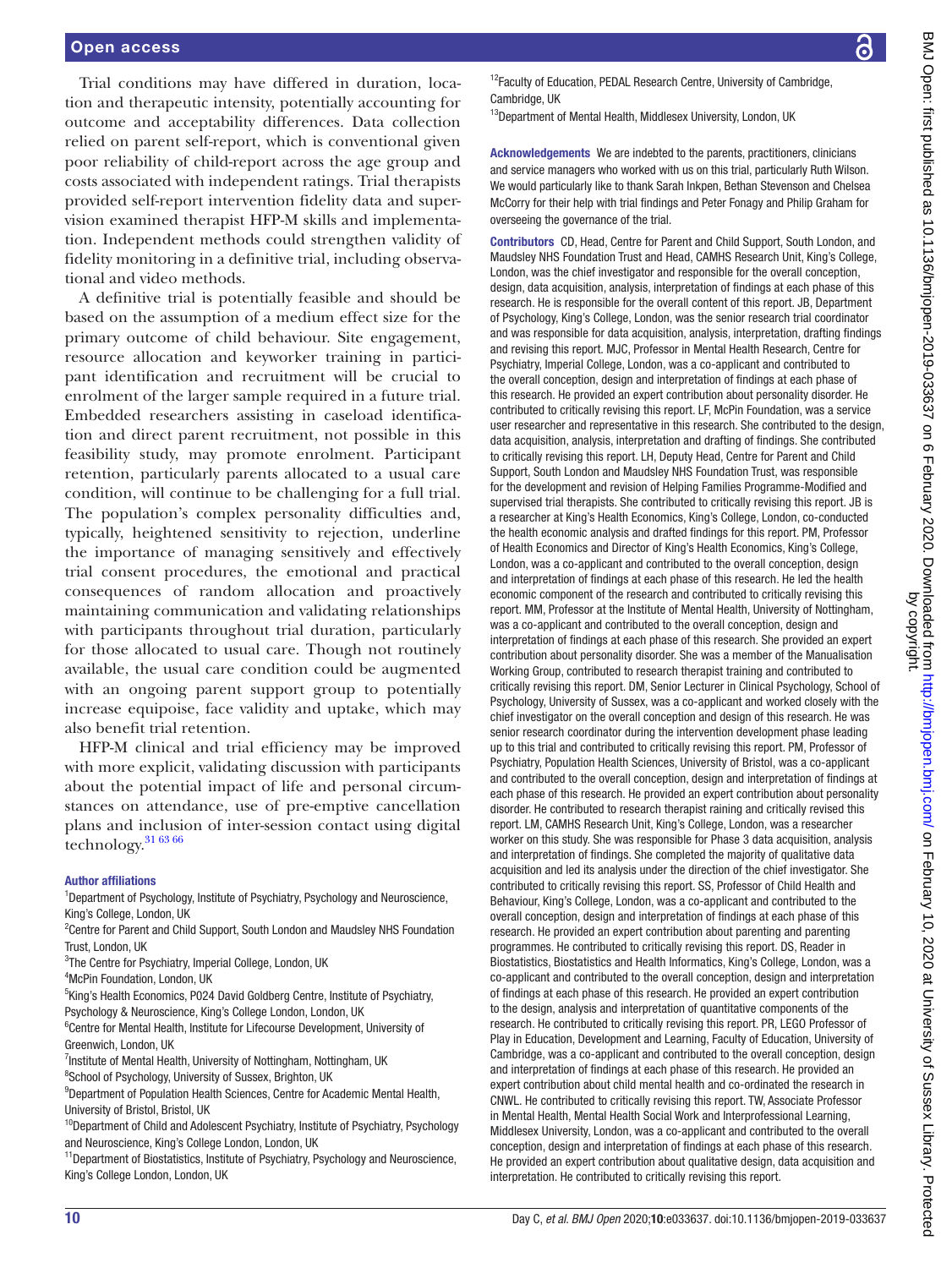Open access

Funding This work was supported by National Institute of Health Research, Health Technology Assessment, Project Reference Number: 12/194/01.

Competing interests CD is the lead developer of two parenting programmes used in this report: Helping Families Programme and Empowering Parents Empowering Communities. MJC has previously received research grant funding on behalf of Imperial College London from the National Institute for Health Research. LH is a co-developer of the Helping Families Programme. MM was an author of the Psychoeducation plus Problems Solving (PEPS) intervention for adults with personality disorder. PEPS helped to inform the modified HFP. PM reports personal fees from a talk given at Fourth Bergen International Conference on Forensic Psychiatry 2016, Outside of the submitted work. PM led the development of the SAPAS, the personality disorder screen used in this study.

Patient consent for publication Not required.

Ethics approval Ethics approval was obtained from Health Research Authority South East Coast - Brighton and Sussex Research Ethics Committee (reference: 16/ LO/0199).

Provenance and peer review Not commissioned; externally peer reviewed.

Data availability statement Data are available upon reasonable request. All manuals can be obtained from the corresponding author. All data requests should be submitted to the corresponding author for consideration. Access to anonymised data may be granted following review.

Open access This is an open access article distributed in accordance with the Creative Commons Attribution 4.0 Unported (CC BY 4.0) license, which permits others to copy, redistribute, remix, transform and build upon this work for any purpose, provided the original work is properly cited, a link to the licence is given, and indication of whether changes were made. See: [https://creativecommons.org/](https://creativecommons.org/licenses/by/4.0/) [licenses/by/4.0/.](https://creativecommons.org/licenses/by/4.0/)

#### ORCID iD

Crispin Day<http://orcid.org/0000-0002-7655-7839>

#### **REFERENCES**

- <span id="page-11-0"></span>1 Fergusson DM, Horwood LJ, Ridder EM. Show me the child at seven: the consequences of conduct problems in childhood for psychosocial functioning in adulthood. *[J Child Psychol Psychiatry](http://dx.doi.org/10.1111/j.1469-7610.2004.00387.x)* 2005;46:837–49.
- <span id="page-11-1"></span>2 Petfield L, Startup H, Droscher H, *et al*. Parenting in mothers with borderline personality disorder and impact on child outcomes. *[Evid](http://dx.doi.org/10.1136/eb-2015-102163)  [Based Ment Health](http://dx.doi.org/10.1136/eb-2015-102163)* 2015;18:67–75.
- 3 Eyden J, Winsper C, Wolke D, *et al*. A systematic review of the parenting and outcomes experienced by offspring of mothers with borderline personality pathology: potential mechanisms and clinical implications. *[Clin Psychol Rev](http://dx.doi.org/10.1016/j.cpr.2016.04.002)* 2016;47:85–105.
- <span id="page-11-15"></span>4 Day C, Briskman J, Crawford MJ, *et al*. Feasibility trial of a psychoeducational intervention for parents with personality difficulties: the helping families programme. *[Contemp Clin Trials](http://dx.doi.org/10.1016/j.conctc.2017.08.002)  [Commun](http://dx.doi.org/10.1016/j.conctc.2017.08.002)* 2017;8:67–74.
- <span id="page-11-2"></span>5 Ackerson BJ. Coping with the dual demands of severe mental illness and parenting: the parents' perspective. *[Families in Society](http://dx.doi.org/10.1606/1044-3894.69)* 2003;84:109–18.
- 6 Newton-Howes G, Weaver T, Tyrer P. Attitudes of staff towards patients with personality disorder in community mental health teams. *[Aust N Z J Psychiatry](http://dx.doi.org/10.1080/00048670802119739)* 2008;42:572–7.
- <span id="page-11-3"></span>7 Coid J, Yang M, Tyrer P, *et al*. Prevalence and correlates of personality disorder in Great Britain. *[Br J Psychiatry](http://dx.doi.org/10.1192/bjp.188.5.423)* 2006;188:423–31.
- 8 Newton-Howes G, Tyrer P, Anagnostakis K, *et al*. The prevalence of personality disorder, its comorbidity with mental state disorders, and its clinical significance in community mental health teams. *[Soc](http://dx.doi.org/10.1007/s00127-009-0084-7)  [Psychiatry Psychiatr Epidemiol](http://dx.doi.org/10.1007/s00127-009-0084-7)* 2010;45:453–60.
- <span id="page-11-4"></span>9 McCrone P, Patel A, Knapp M, *et al*. *Paying the price: the cost of mental health care in England to 2026*. London: King's Fund, 2008. [http://www.kingsfund.org.uk/sites/files/kf/Paying-the-Price-the-cost](http://www.kingsfund.org.uk/sites/files/kf/Paying-the-Price-the-cost-of-mental-health-care-England-2026-McCrone-Dhanasiri-Patel-Knapp-Lawton-Smith-Kings-Fund-May-2008_0.pdf)[of-mental-health-care-England-2026-McCrone-Dhanasiri-Patel-](http://www.kingsfund.org.uk/sites/files/kf/Paying-the-Price-the-cost-of-mental-health-care-England-2026-McCrone-Dhanasiri-Patel-Knapp-Lawton-Smith-Kings-Fund-May-2008_0.pdf)[Knapp-Lawton-Smith-Kings-Fund-May-2008\\_0.pdf](http://www.kingsfund.org.uk/sites/files/kf/Paying-the-Price-the-cost-of-mental-health-care-England-2026-McCrone-Dhanasiri-Patel-Knapp-Lawton-Smith-Kings-Fund-May-2008_0.pdf)
- <span id="page-11-5"></span>10 Johnson JG, Cohen P, Kasen S, *et al*. Associations of parental personality disorders and axis I disorders with childrearing behavior. *[Psychiatry](http://dx.doi.org/10.1521/psyc.2006.69.4.336)* 2006;69:336–50.
- 11 Newman LK, Stevenson CS, Bergman LR, *et al*. Borderline personality disorder, Mother–Infant interaction and parenting perceptions: preliminary findings. *[Aust N Z J Psychiatry](http://dx.doi.org/10.1080/00048670701392833)* 2007;41:598–605.
- <span id="page-11-6"></span>12 Green H, McGinnity A, Meltzer H, *et al*. *Mental health of children and young people in Great Britain, 2004*. Basingstoke: Palgrave Macmillan, 2005. [http://www.esds.ac.uk/doc/5269/mrdoc/pdf/](http://www.esds.ac.uk/doc/5269/mrdoc/pdf/5269technicalreport.pdf) [5269technicalreport.pdf](http://www.esds.ac.uk/doc/5269/mrdoc/pdf/5269technicalreport.pdf)
- 13 Davis H, Day C, Cox A, *et al*. Child and adolescent mental health needs assessment and service implications in an inner City area. *[Clin](http://dx.doi.org/10.1177/1359104500005002003)  [Child Psychol Psychiatry](http://dx.doi.org/10.1177/1359104500005002003)* 2000;5:169–88.
- <span id="page-11-7"></span>14 Romeo R, Knapp M, Scott S. Economic cost of severe antisocial behaviour in children - and who pays it. *[Br J Psychiatry](http://dx.doi.org/10.1192/bjp.bp.104.007625)* 2006;188:547–53.
- 15 Parsonage M, Khan L, Saunders. *Building a better future: the lifetime costs of childhood behavioural problems and the benefits of early intervention*. Lond Cent Ment Health, 2014.
- <span id="page-11-8"></span>16 Sved Williams AE, Yelland C, Hollamby S, *et al*. A new therapeutic group to help women with borderline personality disorder and their infants. *[J Psychiatr Pract](http://dx.doi.org/10.1097/PRA.0000000000000330)* 2018;24:331–40.
- <span id="page-11-9"></span>17 Department of Health,, Department for Education. *Transforming Children and Young People's Mental Health Provision: A Green Paper*. London: DoH/DfE, 2017.
- 18 Social Care Institute for Excellence. Think child, think parent, think family: a guide to parental mental health and child welfare, 2011. Available: [https://www.scie.org.uk/publications/guides/guide30/](https://www.scie.org.uk/publications/guides/guide30/summary.asp) [summary.asp](https://www.scie.org.uk/publications/guides/guide30/summary.asp) [Accessed 31 May 18].
- 19 Mental Health Taskforce. The five year forward view of mental health. mental health Taskforce, 2016. Available: [www.england.nhs.uk/](www.england.nhs.uk/mentalhealth/taskforce) [mentalhealth/taskforce](www.england.nhs.uk/mentalhealth/taskforce) [Accessed 2 Nov 18].
- <span id="page-11-10"></span>20 Parker G, Beresford B, Clarke S. *Technical report for SCIE research review on theprevalence and incidence of parental mental healthproblems and the detection, screening and reporting ofparental mental health problems*. University of York, 2008.
- <span id="page-11-11"></span>21 Wilson R, Weaver T, Michelson D, *et al*. Experiences of parenting and clinical intervention for mothers affected by personality disorder: a pilot qualitative study combining parent and clinician perspectives. *[BMC Psychiatry](http://dx.doi.org/10.1186/s12888-018-1733-8)* 2018;18.
- <span id="page-11-12"></span>22 National Institute for Health and Clinical Excellence. *Antisocial behaviour and conduct disorders in children and young people: recognition, intervention and management*. London: NICE, 2013.
- 23 Michelson D, Davenport C, Dretzke J, *et al*. Do evidence-based interventions work when tested in the "real world?" A systematic review and meta-analysis of parent management training for the treatment of child disruptive behavior. *[Clin Child Fam Psychol Rev](http://dx.doi.org/10.1007/s10567-013-0128-0)* 2013;16:18–34.
- <span id="page-11-13"></span>24 Reyno SM, McGrath PJ. Predictors of parent training efficacy for child externalizing behavior problems--a meta-analytic review. *[J](http://dx.doi.org/10.1111/j.1469-7610.2005.01544.x)  [Child Psychol Psychiatry](http://dx.doi.org/10.1111/j.1469-7610.2005.01544.x)* 2006;47:99–111.
- 25 Lundahl B, Risser HJ, Lovejoy MC. A meta-analysis of parent training: moderators and follow-up effects. *[Clin Psychol Rev](http://dx.doi.org/10.1016/j.cpr.2005.07.004)* 2006;26:86–104.
- <span id="page-11-14"></span>26 Dawe S, Harnett P. Improving family functioning in methadone maintained families: results from a randomised controlled trial. *J Subst Abuse Treat* 2007;32:381–90.
- 27 Thanhäuser M, Lemmer G, de Girolamo G, *et al*. Do preventive interventions for children of mentally ill parents work? results of a systematic review and meta-analysis. *[Curr Opin Psychiatry](http://dx.doi.org/10.1097/YCO.0000000000000342)* 2017;30:283–99.
- <span id="page-11-18"></span>28 Craig P, Dieppe P, Macintyre S, *et al*. *Developing and evaluating complex interventions: new guidance*. London: Medical Research Council, 2008.
- 29 Hoffmann TC, Glasziou PP, Boutron I, *et al*. Better reporting of interventions: template for intervention description and replication (TIDieR) checklist and guide. *[BMJ](http://dx.doi.org/10.1136/bmj.g1687)* 2014;348:g1687.
- <span id="page-11-17"></span>30 Eldridge SM, Chan CL, Campbell MJ, *et al*. Consort 2010 statement: extension to randomised pilot and feasibility trials. *[Pilot Feasibility](http://dx.doi.org/10.1186/s40814-016-0105-8)  [Stud](http://dx.doi.org/10.1186/s40814-016-0105-8)* 2016;2:64.
- <span id="page-11-19"></span>31 Bateman AW, Fonagy P. Effectiveness of psychotherapeutic treatment of personality disorder. *[Br J Psychiatry](http://dx.doi.org/10.1192/bjp.177.2.138)* 2000;177:138–43.
- 32 McMurran M, Crawford MJ, Reilly JG, *et al*. Psycho-education with problem solving (PEPs) therapy for adults with personality disorder: a pragmatic multi-site community-based randomised clinical trial. *[Trials](http://dx.doi.org/10.1186/1745-6215-12-198)* 2011;12:198.
- 33 Day C, Kowalenko S, Ellis M, *et al*. The helping families programme: a new parenting intervention for children with severe and persistent conduct problems. *[Child Adolesc Ment Health](http://dx.doi.org/10.1111/j.1475-3588.2010.00588.x)* 2011;16:167–71.
- <span id="page-11-16"></span>34 Harnett PH, Dawe S. Reducing child abuse potential in families identified by social services: implications for assessment and treatment. *[Brief Treat Crisis Interv](http://dx.doi.org/10.1093/brief-treatment/mhn010)* 2008;8:226–35.
- 35 Gray AS, Townsend ML, Bourke ME, *et al*. Effectiveness of a brief parenting intervention for people with borderline personality disorder: a 12-month follow-up study of clinician implementation in practice. *[Advances in Mental Health](http://dx.doi.org/10.1080/18387357.2018.1464887)* 2019;17:33–43.